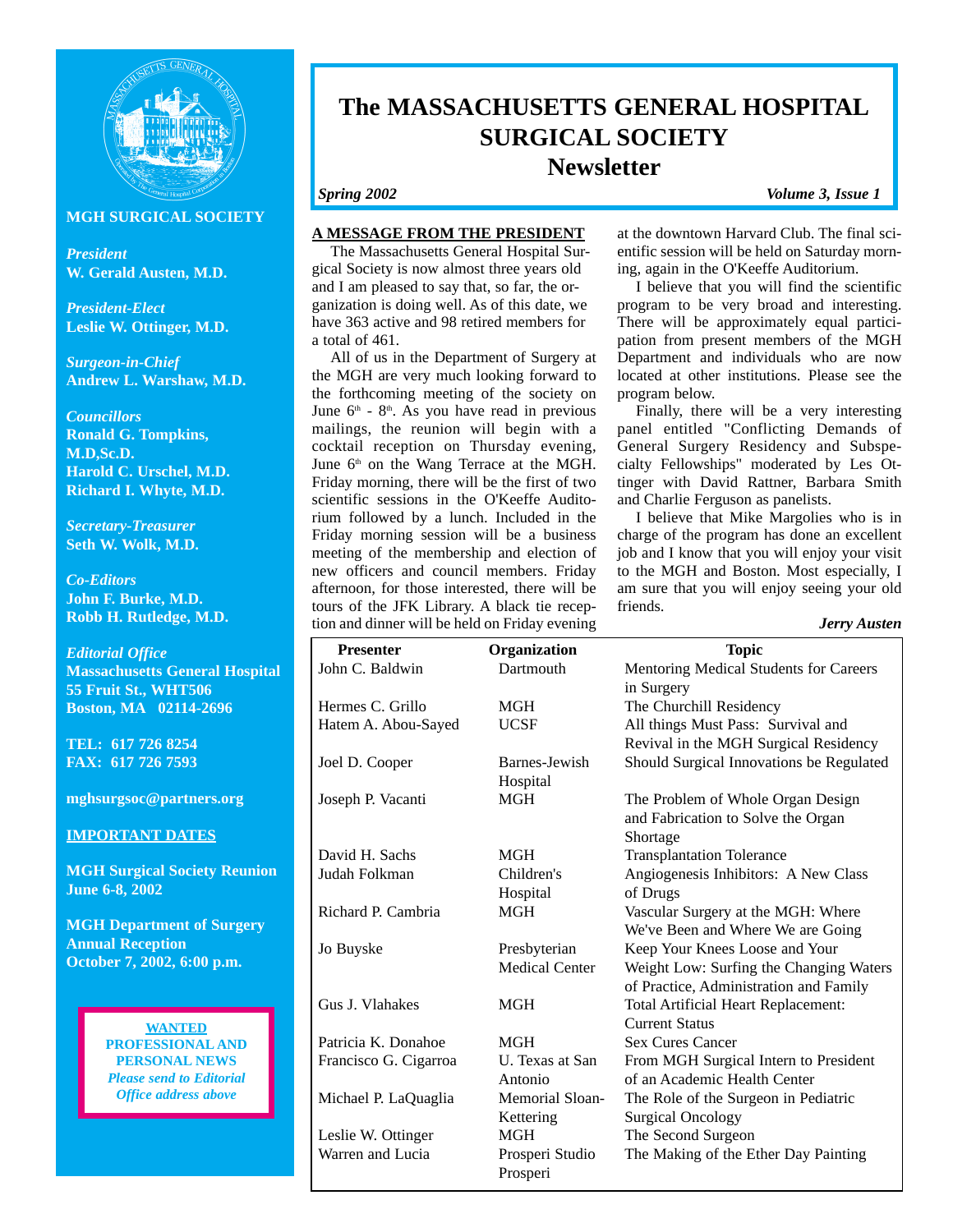**EDWARD DELOS CHURCHILL Pioneer, Educator, Leader in Surgery By Art Baue**



Edward D. Churchill was John Homans Professor of Surgery at HMS and Chief of Surgical Services at the MGH for many years. Residents referred to him as E.D.C. but privately called him "Uncle Peter" out of fondness and respect for him. He was their friend, defender and "uncle" – always supporting his residents and faculty. Friends called him "Pete".

Churchill, born in Chenoa, Illinois in 1897, received B.S. and M.S. degrees in biology at Northwestern University, M.D. from HMS and trained in surgery at the MGH. He did research at Harvard with Drinker and received a Moseley Traveling Fellowship to Krogh in Copenhagen and observed Borst in Munich and Sauerbruch in Berlin1. After two years at the BCH he returned to the MGH, becoming Chief of

### **EAST VS. WEST By Robb Rutledge**

In the 1930s and 1940s Dr. Arthur W. Allen personified the East Surgical Service, and Dr. Edward D. Churchill did the West. Each received undivided loyalty from his respective house officers. Although the competition between East and West was intense it was a friendly ethical rivalry of which the MGH could be proud. How did it start? How did it stop?

When the MGH opened in 1821 all of the surgical patients were cared for on one service. In 1846-1847 east and west wings were added to the original Bulfinch building, and surgical patients were assigned to the East or West Surgical Service accordingly. All of the rooms and

the West Surgical Service at age 36. In 1948 the services were combined. Churchill became Chief of the General Surgical Services.

His pioneering contributions to surgery were many: first successful pericardiectomy for constrictive pericarditis in the U.S.; developing with Belsey the concept of segmental resection of the lung (the lingula), allowing operations for a dreaded childhood disease – bronchiectasis; and proved that many lung cancers could be treated adequately by a lobectomy. He operated upon the first patient with hyperparathyroidism with a sternotomy to remove a parathyroid adenoma.

Churchill made suggestions – never orders. He suggested that Beecher develop anesthesia, Stewart – hepatobiliary surgery, Lyons – surgical bacteriology, Benedict – endoscopy, Simeone – vascular disease and shock, Scannell – cardiac surgery, Francis Moore in surgical metabolism, McDermott – liver and pancreatic surgery, Waddell – the stomach, Shaw – vascular surgery, Grillo – general thoracic surgery, and Russell – transplantation. Immense accomplishments resulted from these leaders given responsibility for an area of study. Many who trained at the MGH during Churchill's final years also made great contributions. Scannell said, "It was the nature of the man to catalyze the efforts of others."2

During World War II as Surgical Consultant in North Africa, he developed the concept of delayed primary wound closure and early adequate debridement preventing infections in contaminated wounds. These were required by the military, greatly reducing morbidity and mortality.3

He noted that plasma was inadequate for the severely wounded. Getting no action from the Army on this he asked a New York Times reporter to break the story that Col. Churchill said blood transfusions are urgently needed. The story (August 26, 1943) broke the logjam to get blood transfusions.4 After the war, colleagues formed the Excelsior Surgical Society with one honorary member, Dr. Churchill.<sup>5</sup>

In 1946 he gave the first Martin Memorial Lecture to the American College of Surgeons on the subject, "The American Surgeon, AUS".<sup>6</sup> His Presidential Address to the American Surgical Association (ASA) was "Science and Humanism in Surgery".<sup>7</sup> As President of the American Association for Thoracic Surgery he presented "The Segmental and Lobular Physiology and Pathology of the Lung". His Presidential Address to the Society of Clinical Surgery, "Pains in the Background or how Unintelligent can we get?", reviewed questions on the American Board of Surgery (ABS) exam revealing how little surgeons knew about their surgical heritage. Churchill stressed surgical history, traditions and the real world of practical surgery.<sup>9</sup> He was a Founder of the ABS and Editor of the Annals of Surgery.

Many believe that surgical education was Churchill's greatest contribution. He developed the rectangular residency at MGH. Eight carefully selected young people became interns for a year and residents for four years of graded surgical responsibility. All were *eligible* for the ABS. No one was eliminated. All were welcome to take time *(continued on page 8)*

wards were numbered; East numbers were 16 and 31, while the West rooms were 28 and 29,all on the second floor.

There was no Surgeon-in-Chief then. The services were run by six visiting surgeons, three on East and three on West who rotated command every four months. The visiting surgeons were reappointed annually and the house pupils, one on each service, were senior medical students who served for one year.

During the last half of the 19<sup>th</sup> century surgical volume increased. Beginning in 1874 the house pupils were recorded as appointed to either East or West Surgical Service. In June, 1894, a South Surgical Service was formed (possibly so named because the new surgical building

in use then, but now replaced, was south of the Bulfinch building). Competition grew between the three services. Harvey Cushing was a house pupil on the South Service in 1896, and his older brother, who had been on the East in 1888, was shocked that Harvey did not follow him on the East. By 1900 there were nine visiting surgeons and nine house pupils, three for each of the three services.

In order to correct the faults of a leaderless system the entire MGH surgical service went through an extensive reorganization in August, 1911. The position of Surgeon-in-Chief was created for Maurice H. Richardson. The South Surgical Service was closed, and *(continued on page 3)*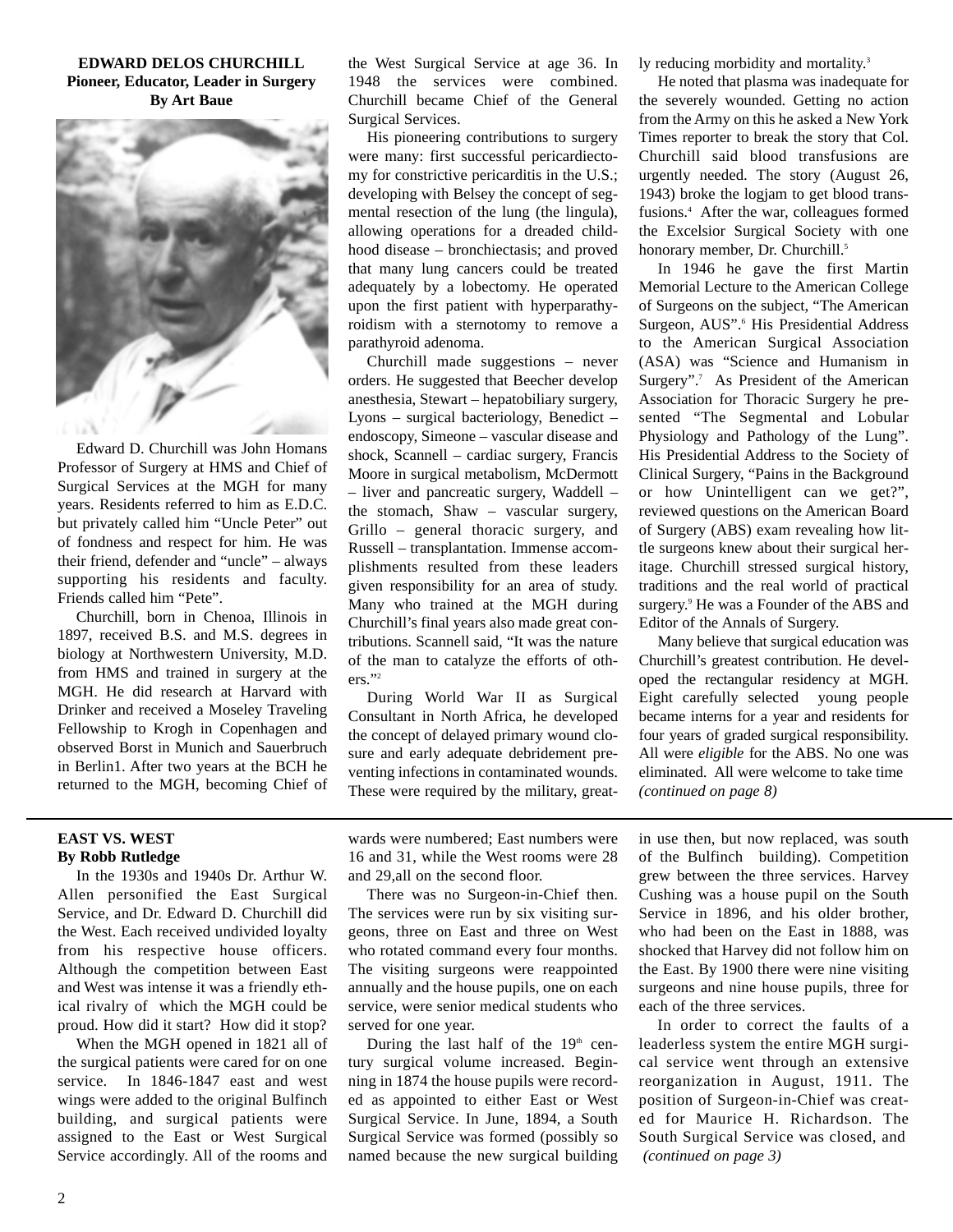## **MEMORIES OF DR. ARTHUR W. ALLEN By Grant Rodkey**



Of the many "Giants of Surgery" whose heritage enriches members of the MGH Surgical Society, none was more preeminent than Dr. Arthur "Jimmie" Allen. Born the son of a schoolteacherpharmacist in Kentucky in 1887, he attended Georgetown College and Johns Hopkins Medical School. There he was advised by Dr. John M. T. Finney to come to the MGH for further training. He became a "House Pupil" in 1913. He was caught up in the tradition and discipline of surgery as it was exemplified in the lives of Maurice Richardson, Charles Allen Porter and – especially – George W. W. Brewster. He later described this regimen as more militaristic than he found in the Army of the United States in World War I! House Officer stress is not entirely a con-

# *East vs. West continued from page 2*

the East and West Surgical Services were run by a permanent chief of service. The original chiefs were Francis Harrington on the East and Samuel Mixter on the West.

The next year Maurice Richardson died, and his son, E. P. Richardson was eventually named to replace him as Surgeon-in-Chief in 1923, and the Third Surgical Service was opened for him. When Charles Porter, then the Chief of the West, stepped aside in 1925, Richardson was made Chief of the West, and the Third Service was closed. In 1930 Richardson had an incapacitating stroke, and the following year, 1931, Edward D. Churchill was named Chief of the West service.

While these changes were going on in

temporary phenomenon!

Dr. Allen founded the Vascular Clinic and was one of the founders of the Fracture Clinic at MGH. Rising through the various ranks of the Attending Staff, he became Chief of the East Surgical Service and Lecturer in Surgery at the Harvard Medical School 1936-48. During this period he became greatly esteemed for his teaching – which focused his great surgical skill, his clinical sagacity, his phenomenal memory, his habitual reading of current surgical literature and his deep interest in the professional development and maturity of his juniors. His associates included Drs. Joe Meigs, Langdon Parsons, Henry Faxon, Richard Wallace, Claude Welch, Gordon Donaldson, :Philip Giddings, Grant Rodkey, Glenn Behringer, George Richardson, and John Burke. It was characteristic of his personal devotion that, on his deathbed, he said, "I regret only one thing – that I won't live long enough to assure the success of Jack Burke". With the Boss's blessing, Dr. Burke managed well.

Dr. Allen had a discerning and disconcerting way of framing his questions which put his trainees on notice that he knew a lot about the subject, and that the answer was required at once to be accurate and complete. When Magruder Craig Donaldson was born, his father, Gordon ("Butch") came into Dr. Allen's office to relay the joyful news. "Butch," he demanded, looking up, "Are they both down there where they are supposed to be?"

He was an eagle-eyed and incisively analytic observer. One morning after we had struggled through a difficult cholecystectomy in a heavy man, in talking to the family, Dr. Allen seemed mildly distracted by the obesity of the wife and three children. As we walked down the corridor later he remarked, "The trouble with that woman is that she is just too damned good a cook!" On Phillips House rounds one morning he was trapped by a woman with a nonstop torrent of complaints about every aspect of her care. As we walked away he remarked sympathetically, "I know exactly how she feels: mean, menopausal and arthritic!" On one occasion he was summoned to the Phillips House to examine a newly admitted, retired, Nashua, New Hampshire surgeon. This gentleman and his wife had just completed a drive from California and he had a purple foot due to impaired arterial inflow. As Dr. Allen, Glenn Behringer and I walked away down the corridor he remarked, "That man has the world's most dangerous combination: a young wife and a new Cadillac!"

Dr. Allen had a warm, generous nature and a ready wit. His thousands of patients adored him, and his friends among his surgical colleagues extended around the globe. He was President of the Boston Surgical Society, the Society for Vascular Surgery, the Massachusetts Medical Society, the Pan-Pacific Surgical Society, and the American College of Surgeons. He was Chairman of the Surgical Section of the A.M.A. and of the U.S. Committee of the International Society of Surgery. He was Chairman of the Board of Regents of the American College of Surgeons during 1948-51, the critical pe- *(continued on page 9)*

the West Service, the East had several chiefs until Arthur Allen was appointed in 1935. During Allen's and Churchill's reigns competition between East and West reached its peak. In 1939 the White building opened, and both East and West had two floors each so they could consolidate their patients. The number of trainees and length of training were both increasing. House officers (name changed from house pupils in 1922) now had an MD degree. They were chosen by the East or West Service and always remained on that service.

The personalities of the East and West Services were as different as their chiefs. Allen ruled with a firm hand and was a superb technician. Churchill was a surgical scientist. East interns were noted for technical proficiency while West interns regarded surgery as a scientific discipline and were given more freedom. There were technical differences also. East used retentino sutures and closed with cotton. West used silk. The East irrigated the subcutaneous tissues with ether, while the West used saline. When all of the results were compared there was not real difference between East and West.

During and after World War II the separation of East and West was stopped. The house officers worked on both East and West Services during their ward service rotations. When Allen retired in 1948 no new East chief was named. Instead the Board of *(continued on page 8)*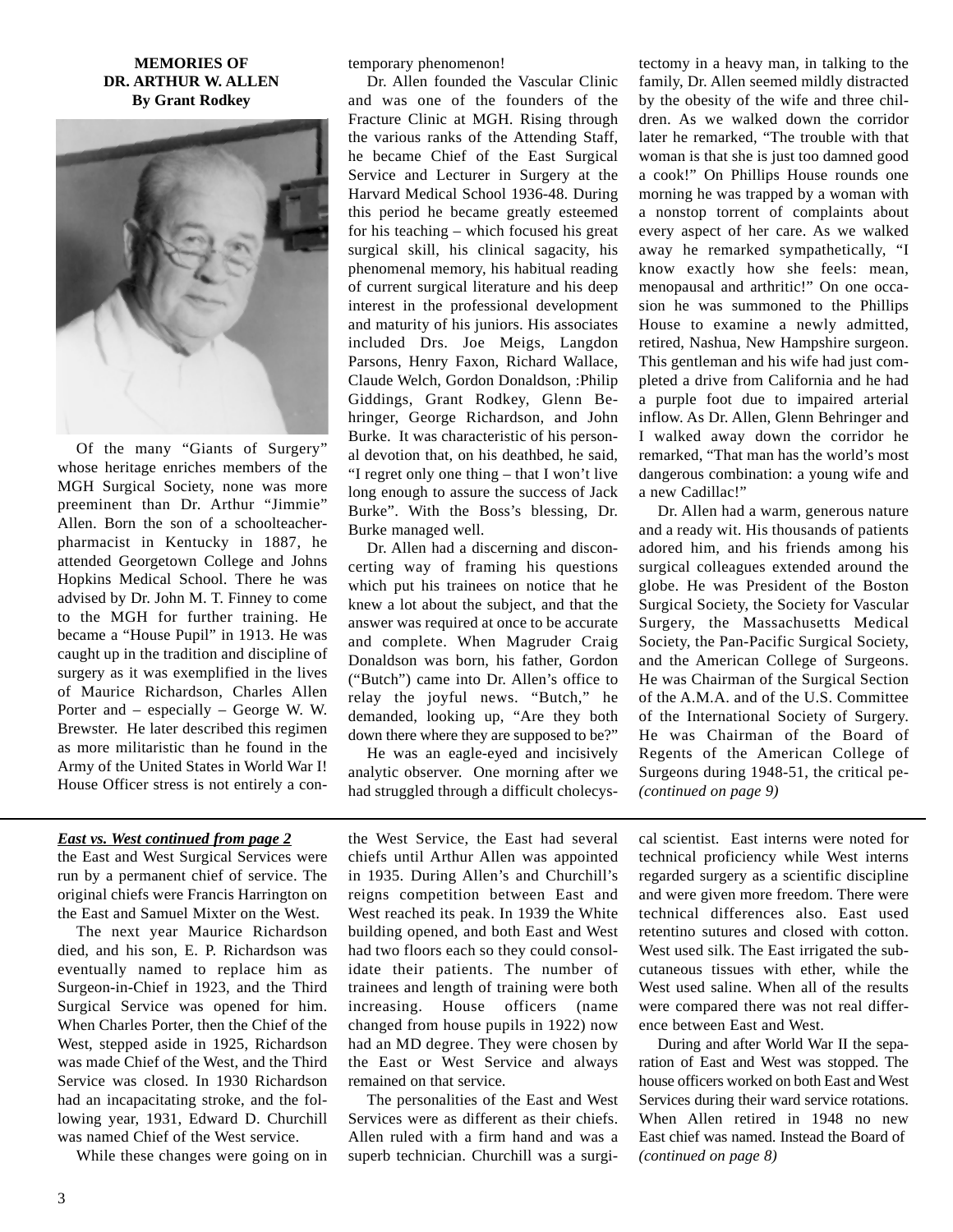# **BUT SOME OF MY BEST FRIENDS PLAY MUSIC By John Head**

A frequent question is "why are so many doctors musicians?" Reverse this: "Why are so many musicians doctors?"

Young people play music long before they contemplate college and careers, often in grade school. A whole literacy, language and endeavor is acquired before algebra and Latin. Indeed, it helps in the learning of English and math. Like English, music reads from left to right, with notations of arithmetic fractions, pitch, speed, and loudness (many in Italian). Often young musicians become fairly accomplished by 6th grade and peak during high school and college. A lot of work goes into it. This is important. There are choices. After-school activities have to be limited to permit 1-2 hours/day of practicing. Schoolwork has to be done well in order to keep options open.

There was a recent conversation between Beverly Sills and Emmanuel Ax (one of our finest pianists) at Lincoln Center. Ax was asked, "When did you decide to become a professional performer?" He replied "I don't know. My parents taught me to work hard and keep my options open. It just happened."

The common thread is that young people, who grow up in families where music, curiosity and books abound and where career choices are kept open for years by hard work and enjoyment, do well.

During a wonderful summer at Chatauqua I received the offer of a seat in the St. Louis Symphony and a place at Harvard Medical School. My options were open. Already I was a fine musician, but became a doctor.

### *John Head*

*(Editor's note: John Morrison Head has maintained a distinguished presence in Medicine and Music throughout his life. While in school he performed the Boccherini Cello Concerto with the Saint Louis Symphony Orchestra in 1943. During his college years at the University of Missouri he played concerts with the Stevens College Orchestra and the Scholarship Orchestra of Saint Louis. At Harvard Medical School he organized a String Quartet in Vanderbilt Hall and began his surgical training at the Massachusetts General Hospital in 1950. He has served as Professor of Surgery and Vice-Chairman at Dartmouth Medical School as well as Chief of Surgical Service, Veterans Administration Hospital, White River Junction, Vermont. Retired now he has cofounded the Upper Valley Music Center concentrating on young musicians.)*

# **MGH INTERN CLASS – 2002-2003**

| Emily Christison-Lagay  | Harvard     |
|-------------------------|-------------|
| Pierre de Delva         | Emory       |
| <b>Nathaniel Evans</b>  | Stanford    |
| Peter Fagenholz         | <b>NYU</b>  |
| Danielle Gottlieb       | <b>UCSF</b> |
| <b>Anthony McCluney</b> | Harvard     |
| Scott Regenbogen        | <b>UCSF</b> |
| Liam Ryan               | Columbia    |

- **Joe Fischer has returned to Boston from Cincinnati. He has been named the Mallinckrodt Professor of Surgery at Harvard Medical School and Chair of the Department of Surgery at Beth Israel Deaconess Medical Center.**
- **The S. Bert Litwin Chair in Cardiothoracic Surgery at the Children's Hospital of Wisconsin was established in October, 2000.**
- **Jay Vacanti, the John Homans Professor of Surgery at MGH, was one of six HMS faculty members elected to the Institute of Medicine of the National Academy of Sciences in October, 2001. On election members commit to volunteer on committees engaged in a broad range of health policy issues. Dr. Vacanti's research is on tissue engineering for reconstructive surgery and organ fabrication for transplantation**
- **Roman and Littlefield Publishers Inc., USA have just released Sen. Bill Frist's new book, When every moment counts, a paperback about bioterrorism.**
- **William Abbott has been appointed as the Harold and Ellen Danser Professor of Surgery at Harvard Medical School. Dr. Abbott recently stepped down as chief of vascular surgery at MGH, but will continue his longstanding research into the biology of vascular prostheses and pursue more recent interests in hospital resource utilization and academic surgical development.**
- **Edward M. Barksdale Jr. has been awarded the 2002 Chancellor's Distinguished Public Service Award by the University of Pittsburgh. Barksdale was cited for public service efforts including child advocacy, mentorship, public health education, and for promoting community practice among medical students.**
- **Douglas J. Mathisen, chief of thoracic surgery at the MGH was recently named the first Hermes C. Grillo Professor of Thoracic Surgery at Harvard Medical School. The Grillo Chair was established through the generosity of Dr. Grillo's associates, friends and patients to ensure that the finest and most able physicians are recruited and retained by the Unit to direct its pre-eminent clinical and research programs.**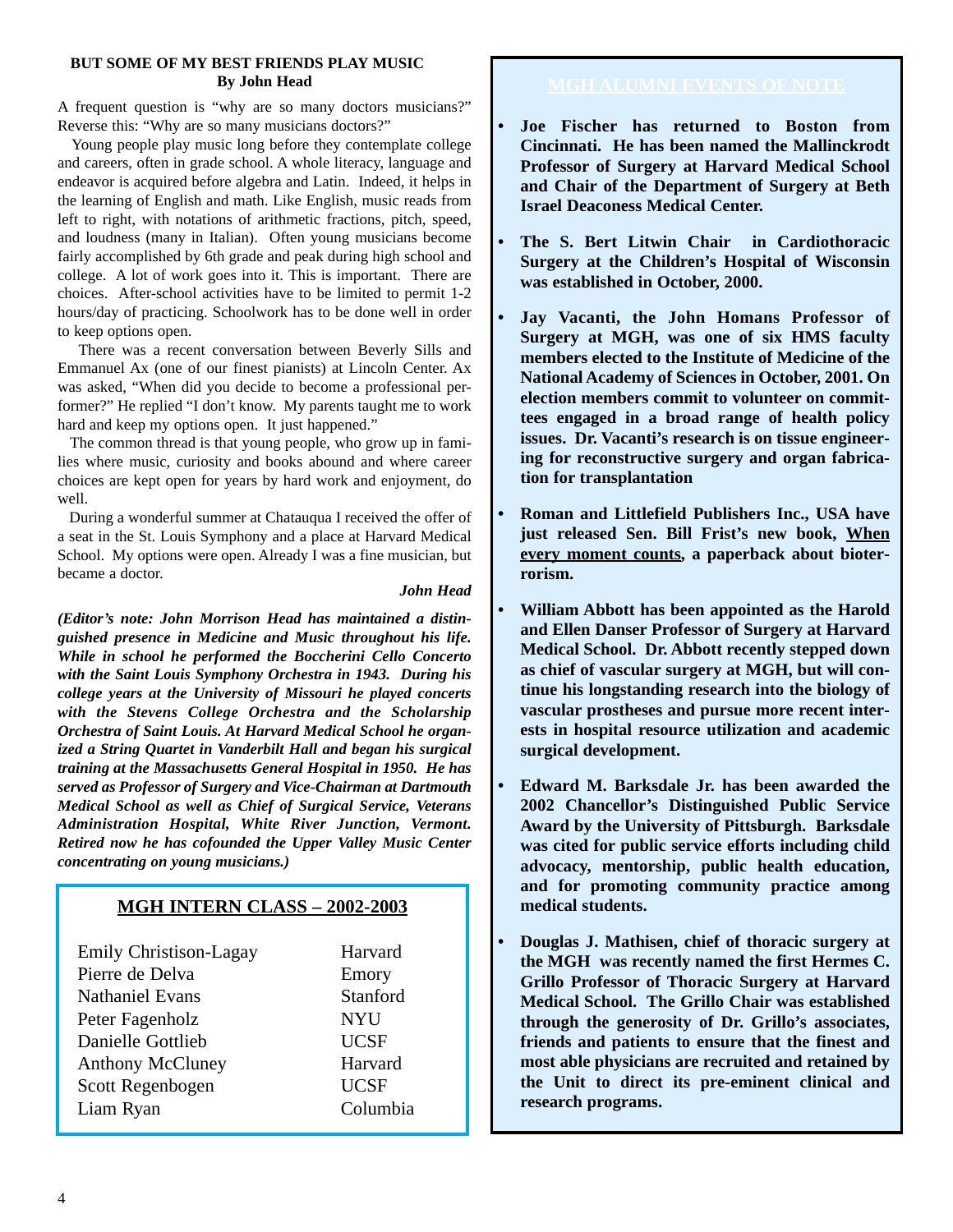### **DESIGNING AND HARNESSING CHANGE By Andy Warshaw**

Business as usual? No way! It would be easy for one of the best surgical Departments anywhere simply to coast. After all, conventional wisdom dictates that "if it ain't broke, don't fix it." On the other hand, we figure that the rest of the pack can pass us if we stand still. Change is a given, and we should lead it – and even invent it.

The principal underlying theme of the changes of the past few years has been to migrate from individual surgical activity, defined by the discipline of that surgical Division, to multidisciplinary integrated programs across Divisions and Departments. The goals are to design and deliver better, more sophisticated patient care, enhance education, and stimulate and test new ideas. Implicit is eventual financial integration of practices in order to align incentives across contributing disciplines. We will be alert as well to opportunities to include the other hospitals in the Partners HealthCare System. The new programs fall into two bins: those for delivery with a well-defined focus and those creating broad new integrations which have the intent of creating new paradigms.

Among examples of the first category is the Weight Center, which uniquely brings together surgeons at the MGH and Newton-Wellesley Hospital, internists and gastroenterologists, pediatricians, psychologists, social workers and dieticians; surgical volume at the MGH is up 150% in the past year, driven in large part by the successful introduction of laparoscopic gastric bypass. The Thoracic Aorta Center is manned by vascular and cardiac surgeons, cardiologists and interventional vascular radiologists; its newsletter has highlighted our development of endovascular stent grafts and participation in national trials. A new clinic addresses the problem of chronic unhealed wounds: using new techniques and biological agents such as growth factors, its nurses and physicians (eventually to include vascular, plastic, trauma/burns surgeons; dermatologists; podiatrists) have already proven the ability to shorten healing time and dramatically reduce costs. The clinic is struggling to keep up with recent growth of more than 10% per week. One of our newest ventures has been the formalizing of a medical-surgical thyroid and parathyroid joint venture, which brings together general, oncologic and otolaryngologic surgeons and endocrinologists for multidisciplinary endocrine teaching rounds, to participate in studies of the genetics of endocrine neoplasms, and to promote introduction of less invasive techniques for diagnosis and treatment. This is a good example of coordinating strong but separate units in the MGH community to reestablish us the premier program in the region.

The grandest venture in the deck is the conception and design of a Vascular Diseases Program. Initiated in discussions between surgery and cardiology and nearly three years on the drawing boards, the vision is to bring together our existing clinical



*(left to right) Jack Burke, Bill Abbott and Andy Warshaw celebrating Jack's 50 and Bill's 40 years of service to the Department of Surgery and MGH on Ether Day 2001.*

strengths, the rapidly evolving endovascular revolution, and the exciting discoveries coming from developmental biology and genetic manipulation. After the leaders of surgery, cardiology, radiology, neurology, and nephrology reached basic consensus, Dr. James Mongan, MGH President, took on leadership of the effort. A five-year plan has been written and accepted: it lays out the goals of pathway-driven multidisciplinary care, clinical trials to evaluate new techniques and devices, device development, and outcomes research. The Program can become the vehicle for innovative multidisciplinary training and for stimulating relevant basic research. Consequent to the new processes of care, we anticipate lowering the cost of care by identifying which tests and procedures prove most cost-effective. The opening up of the cardiac catherization lab to surgeons has already increased its utilization rates and promoted expansion of endovascular approaches to occlusive disease without the need to build costly new operating rooms. A governance structure is in place with an oversight Board comprising the relevant Departmental leaders and a Steering Committee of the participating Division and Unit chiefs.

A similar program to bring together and promote the components of trauma care is well along in planning. Its major goals include fine-tuning the complex care of the multiply-injured patient, building an outcomes-research program, improving billing and collection processes, and identifying opportunities for cost-reduction by sharing personnel and resources. An anticipated problem of a successful program will be how to accommodate increased patient volume that might be attracted to our already full institution.

Change may be driven and may be more easily accepted during leadership transitions. During the past three years, four new Division Chiefs have been appointed: Kenneth Tanabe (surgical oncology), David Torchiana (cardiac), David Rattner (general/GI), and Richard Cambria (vascular). Other significant new assignments have been given to Michael Margolies, who assumed administration of the Surgical Clinic; Robert Sheridan as the Clinical Director of Trauma; William Abbott as Associate Medical Director for Surgical Performance Management and Head of the Wound Clinic; and William Hoffman as Director of the Cardiac Surgical Intensive Care Unit.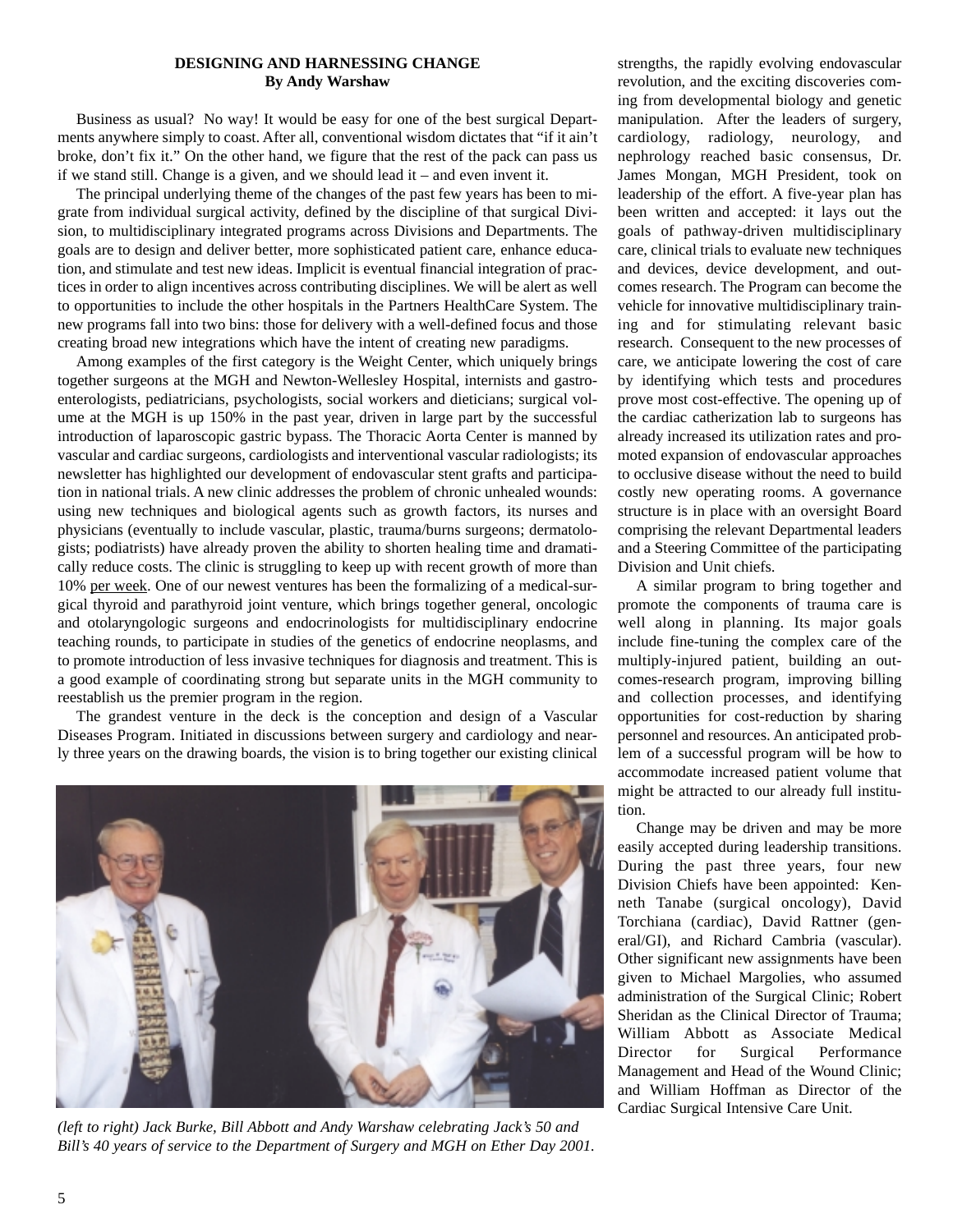## **A CENTURY OF DISASTER MEDICAL RESPONSE BY MGH SURGEONS SUSAN M. BRIGGS, MD, MPH, FACS**

Historically, academic medical centers have been an important medical asset during wartime and natural disasters. From World War I until the present time, Massachusetts General Hospital surgeons have played a significant and ever-expanding role in meeting our nation's disaster medical needs.

In World War I, the director of the MGH, Frederick Washburn, organized Base Hospital #6 to assist in meeting our nation's wartime needs. The professional staff, composed of physicians and nurses from the MGH, functioned for about fifteen months in France caring for over 4000 patients.

When the war ended, a reserve unit was established. The unit, however, was essentially inactive until 1940. At the beginning of World War II, the War Department asked many academic institutions, including the MGH, to mobilize professional staffs for active duty. The MGH unit was assigned the title of the 6th General Hospital and organized under the leadership of Dr. Thomas Goethals, an obstetrician and member of the MGH staff for over 30 years. 123 members of the MGH active staff of 312 entered the armed services. The 6th General Hospital included 40% of the active staff of physicians, 48% of the physician graduates and 33% of the nursing staff. The 6th General Hospital was activated on May 15, 1942 and served in both Casablanca and Rome. The novel use in World War II of ancillary surgical groups, two person teams (surgeon and anesthesiologist) that could be mobilized rapidly and sent to a forward installation, has become a model for contemporary military and civilian disaster medical response.



*Claude Welch operating at the 6th General Hospital in Rome, being observed by the chiefs of the surgical service, Horatio Rogers and Marshall Bartlett.*

The MGH also has a rich history of medical response to manmade disasters other than war. On December 6, 1917, a munition ship exploded in Halifax harbor, which had become the hub of the Dominion of Canada due to the demands of World War I. The explosion, the largest man-made explosion until the Hiroshima bomb, killed over 2000 and injured over 9000 individuals. Most of the immediate relief came from Boston, including medical personnel such as the renowned surgeon Dr. William E. Ladd. Every year, Halifax presents Boston with a giant Christmas tree to show that their help will not be forgotten.

Contemporary disasters follow no rules. No one can predict the time, location or complexity of the next disaster, especially disasters resulting from terrorist acts such as the World Trade Center bombing on September 11, 2001. The complexity of today's disasters demands civilian and military partnerships as the key to successful disaster medical response, especially given the threat of weapons of mass destruction (nuclear, biological and chemical). The National Disaster Medical System (NDMS) is the congressionally mandated Federal Disaster Plan for the US. It is designed to mobilize military and civilian medical assets in the event of a catastrophic event. The NDMS involves three programs: 1) designation of hospital beds: (2) Disaster Medical Assistance Teams (DMAT): and Specialty DMATs in Trauma, Burns and Pediatrics. As a result of the MGH's professional expertise, MGH was asked by the Department of State and the Office of Emergency Preparedness (Health and Human Services) to establish the first of two international trauma teams for the NDMS. The International Medical Surgical Response Team (IMSuRT) is designed to provide a rapidly deployable medical and surgical response team for international emergencies to assist in the extrication, treatment and evacuation of US victims and assist host countries in the care of casualties . The IMSuRT is designed to participate in all four aspects of disaster medical response: 1) search and rescue, 2) triage and initial stabilization, 3) definitive medical care and 4) evacuation. The medical team utilizes a deployable rapid assembly shelter (DRASH) with the capacity for triage and initial stabilization, operative intervention, and critical care.



*Medical Tent at Ground Zero*

Due to the anticipation of mass casualties, the advance team of the IMSuRT was mobilized during the World Trade Center bombing at Ground Zero. Although fatalities outnumbered casualties at Ground Zero, the IMSuRT was an important component in the care of the rescuers (approximately 600 per day), in conjunction with DMATs from other cities. The IMSuRT also responded to the need for ICU/Burn nurses to care for over 30 critically burned patients at Cornell Burn Unit.



*Ground Zero*

The IMSuRT was developed to allow greater capacity for definitive care in mass casualty incidents and continues a long tradition of MGH surgeons responding to disasters nationally and internationally.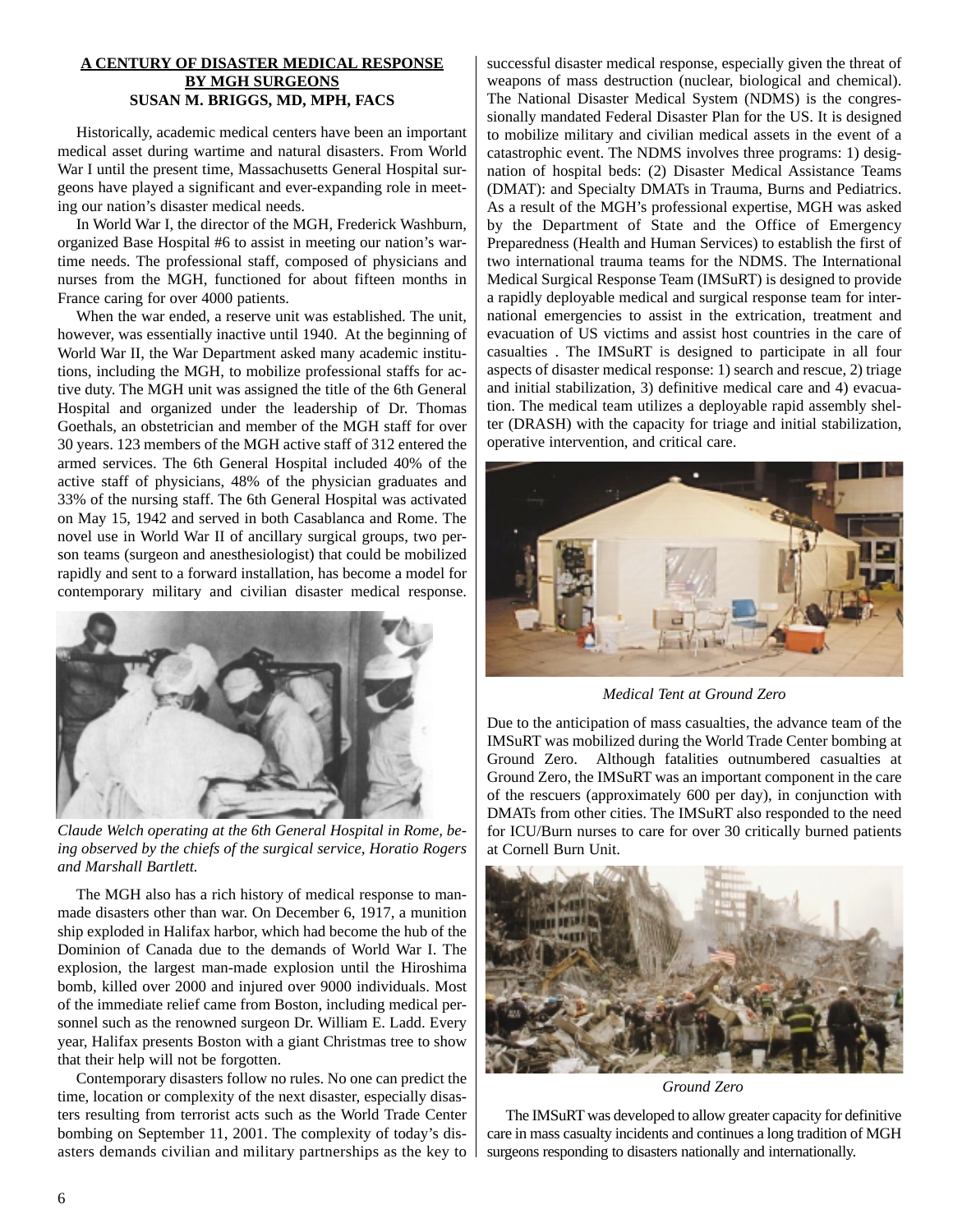Dear Dr. Rutledge,

I suggest that there is a minor error in our summary of the life of Edward Gilbert Abbott. In the past, Abbott's lesion has been mistakenly termed "hemangioma." You state that he had a "large congenital arteriovenous malformation involving his left neck…" Indeed, it was a vascular malformation. However, my reading of Dr. George Heywood's admission physical examination and other descriptions suggest that the vascular anomaly was a venous malformation. (see Mulliken and Young, Vascular Birthmarks, W. B. Saunders, 1988, Pgs. 16-18) For those of us focused on the treatment of vascular anomalies, there are major differences in etiology and manage-ment between AVM and VM.

Perhaps, to avoid controversy, the generic term "vascular malformation" could be used in official descriptions (although I am quite certain it was VM).

# John Mulliken

*Editor's note: John Mulliken quite correctly points out that the lesion on Edward Gilbert Abbott's left neck most likely was a venous malforma-tion, not an arteriovenous malforma-tion. This is his field. A safer term for me to have used would have been a "vascular malformation". I thank him for pointing this out.*

\*\*\*\*\*\*\*\*\*\*\*\*\*\*\*\*\*\*

Dear Editors,

Staying busy in Forth Worth but as I reached 50 (December, 2001) I have decided to forego vascular access procedures and all procedures that require goggles, lead aprons, robots, or lasers. I am enjoying more endocrine surgery and neck procedures – and being home at night.

My children, my strong wife, and my farm remain the great joys of my life. One son is in law school, middle daughter is in college at the University of Virginia, youngest, 18-year old son is anxious to go to medical school. Our experimental garden is always a source

# **LETTERS TO THE EDITORS**

of enjoyment and great surprises. We have also taken more time off for scuba diving and travel.

I have just recently become involved with mission surgery in Guatemala. This March was our third trip to a small village hospital. We do 100 to 125 operations over a week. My wife and daughter joined the team this year.

Looking for a partner and looking forward to 2002 MGH reunion.

John Crawford

\*\*\*\*\*\*\*\*\*\*\*\*\*\*\*\*\*\*

Dear Jack and Robb,

The renewed interest in anthrax and its possible use as a biological weapon have recalled to mind a patient I encountered during an emergency room rotation in 1947. Emergency room medicine had not evolved into a separate specialty in those days and the surgical residents at night were the first echelon on duty in the E. R. About 2:00 a.m. the charge nurse roused me to care for a patient with a very large carbuncle on his back and shoulder up near his neck. The center of the lesion was all of 20 cm in diameter, as I remember, and there was a very extensive area of surrounding edema which was hard and brawny and of a brownish hue. The central eschar was blackish surrounded by some oozing vesicles. I did a gramstain of a smear from the exudate and saw gram positive rods, some of which contained intracellular spores. The diagnosis of anthrax seemed clear.

The patient told me that he was a stevedore. Because of the heat in the hold of the ship, he had stripped to the waist while unloading hides. After culturing the wound exudate, I started an intravenous of penicillin to which the anthrax bacillus was reportedly sensitive. Surgical rounds in those days began in the E.R. and I easily convinced my fellow residents of the accuracy of the diagnosis. By 7:00 a.m. the patient was desperately ill and toxic. He died during the ensuing day.

Dr. Benes, who was the chief bacteriologist at MGH, became very interested in the strain of B. anthracis isolated from my patient because it was completely resistant to very high doses of penicillin. Dr. Benes told me that it was the first penicillin resistant strain of anthrax thus far isolated. The organism was forwarded to the Center for Communicable Disease in Bethesda, Maryland.

It might be of interest to look in the diagnostic file in the record room at MGH to determine how many cases of anthrax have been seen at the hospital over the years. As a long time admirer of Physicians for Social Responsibility, I was greatly disappointed when the Bush Administration failed to support the international moratorium against the use of biological weapons. One can only pray that our nation will never resort to the use of so-called "weapons of mass destruction.

Cliff Straehley

*Editor's note: Anthrax infection is not a category of reference at the Massachusetts General Hospital so it is difficult to give an exact number of cases seen here. In addition to the case Cliff Straehley records I have seen an infection in a hand injury of a worker in a mattress factory using horse hair. A survey of the surgical staff and infectious disease service has produced none other indicating that Anthrax infections are rarely seen here.* \*\*\*\*\*\*\*\*\*\*\*\*\*\*\*\*\*\*

Dear Editors,

Paul Russell, Gerald Austen, and Andrew Warshaw have been great chiefs following other great chiefs like Churchill, Allen, Meigs, Cope, Sweet, Linton, and many more. We are all better because of them.

I got old and retired from surgery about 10 years ago leaving four MGHers in our group better than I, such as Preston Gada, Dick Myers, Woody Cannon, and Brad Drury. We have had lots of fun and done some good. Isaac Manly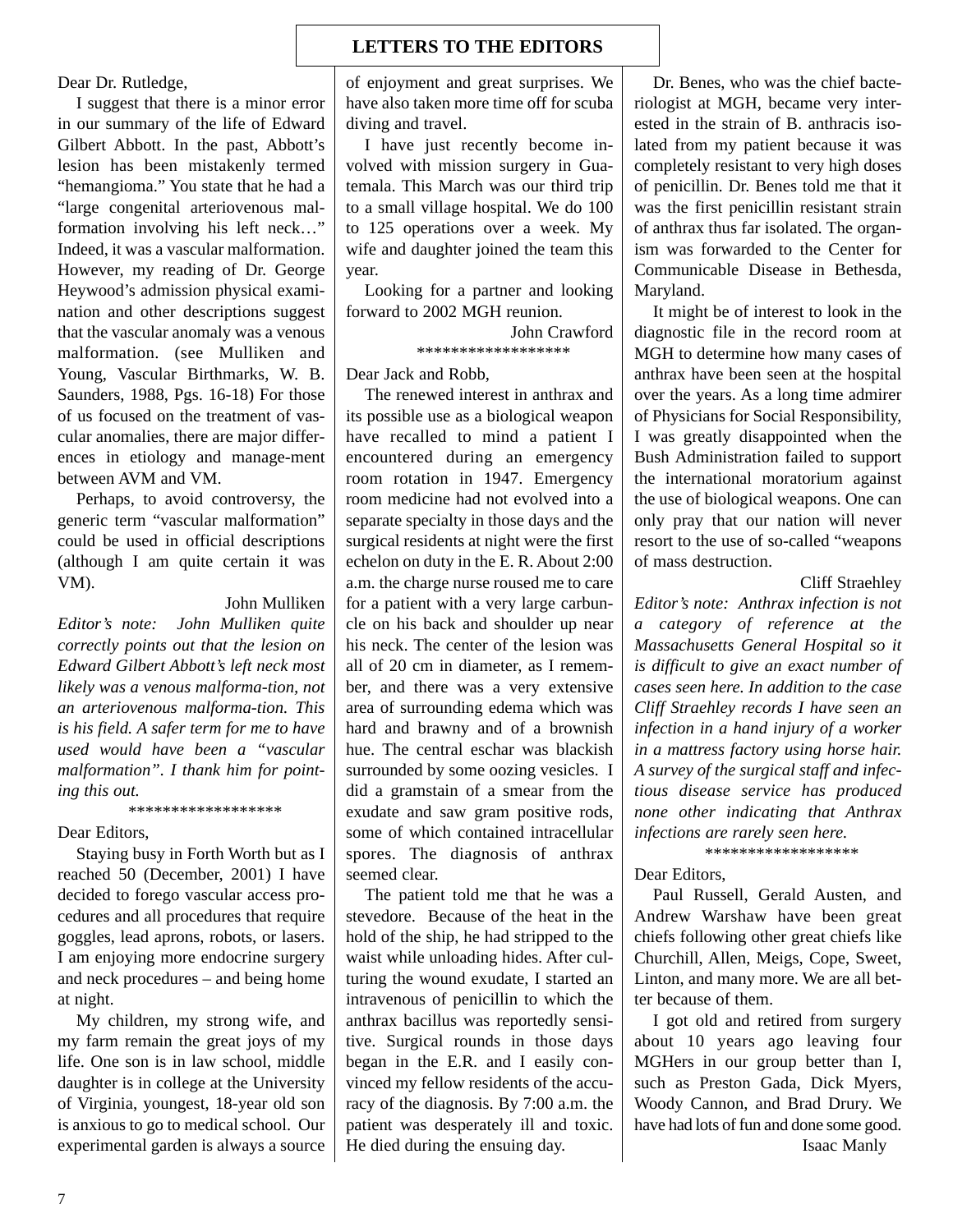# *Churchill continued from page 2*

off for research at the MGH or elsewhere, but it was not required. A sixth year – The Chief Residency – was usually for those with academic aspirations.

Churchill did not want a School of Surgery. Moore, in an obituary to Churchill said, "If there was a school (of his) it would be the 'School of Clear Thinking in Matters Surgical'". The development of the surgical education program at the MGH was described by Grillo. Residents presented triumphs, problems and bad results at Grand Rounds. Churchill defended them.

The Ward Service in the White Building was the residents' service. Attending surgeons were available to help if asked, but the residents and interns did the operations and did them well. At attending rounds each week, the Resident presented each patient at the bedside for review and comment; then on to a meeting room for an M&M conference. Deaths and complications were reviewed and recorded as: 1) error in diagnosis, 2) error in management, 3) error in technique, or 4) patient's disease. Almost never was a complication or death called patient's disease. It was almost always an error.

Some residents were critical of Churchill for not planning their careers. His door was always open and Ruth Meehan could always get you an appointment. He did not call you to ask what you wanted to do; he thought you should do that yourself. But he was a great facilitator, giving advice if you had ideas. The MGH program was not a professor and chairman's school, even though many chose academic careers. He was proud of all of his residents, no matter where they emphasized their careers – private practice, community, academic, or university. Virtually all MGH educated surgeons contributed to teaching programs. Some became department chairs or chiefs in their hospitals. All made a contribution; that was their heritage. No one knows how many chairmen or chiefs came from the MGH. This was not important.

Churchill tried to retire early. After a small stroke he stopped operating and submitted his resignation to the Harvard Corporation. They did not accept it. Fortunately, for many, they asked him to carry on as a leader of the program.

He became concerned about excessive specialization, which could lead to mediocrity, emphasizing the breadth of general surgical training first, after which one could focus on a particular area while maintaining wide capabilities. He objected to general surgery defined as the operations a surgeon did in the morning – a single region being specialty surgery, two or more regions, including the belly, being general surgery. Churchill wrote in 1950, "Have some general surgery, the March Hare Specialty Board said in an encouraging tone. Alice looked all around the country and found nothing but specialty surgery. 'I don't see any general surgery', she remarked. 'There isn't any', said the March Hare Specialty Board."11 What would Churchill write or say today about increasing specialization?

It was an incredible privilege to have such a pioneer and leader as our Chief. Churchill summarized his beliefs and teachings in his Presidential Address to the ASA, "In times of change there is need for wisdom, both in the external social order and within the profession. Spokesmen who loudly proclaim measures based on self-interest will not be tolerated. A holdfast in science is essential, but this represents only a part of the strength of surgery. By maintaining the ancient bond with humanity itself through charity – the desire to relieve suffering for its own sake – surgery need not fear change if civilization itself survives." His citation from the MGH read, "A man of many talents, his contributions to thoracic surgery, to the education of young surgeons and to military medicine have earned him the gratitude of a nation." Dr. Churchill retired in 1962 and died in 1972, while on a walk in the wood that he loved in Stafford, Vermont.

*(Editor's note: Art Baue was one of Dr. Churchill's last residents finishing up as the East Chief Resident in 1961.*

*Art has had an outstanding career. He was Chairman of Surgery at Yale from 1975 to 1985. He then returned to his native Saint Louis where he has been Professor of Surgery at Saint Louis University and Vice President of the Medical Center. He was Chief Editor of the AMA Archives of Surgery and has had a special interest in the problems of multiple organ failure.*

*Art and Rosemary now live at Fisher's Island, New York. They have three married children and six granchildren. Art is a Life Trustee at his alma mater, Westminster College, and Rosemary is an active Congregational minister.*

# *East vs. West continued from page 3*

Trustees recreated the position of Chief of the General Surgical Services and appointed Dr. Churchill Surgeon-in-Chief. East and West were combined for the records but remained separate teaching services and continued to be friendly rivals.

The East and West chief residents saw to it that the competitive spirit was maintained. The West Service wore pins proclaiming "West is Best", and both services held raucous Change Parties in the Moseley flats. There, many ties were clipped off and some furniture was destroyed. The service making rounds in the South Solarium on White 12 could find itself locked out. One might notice goldfish swimming in the patient's IV bottle at Grand Rounds. One of the highlights of another Grand Rounds featured a pianist, a patient of Ed Hamlin's, who had just had a limited resection for Dupuytren's contracture five days earlier. He first demonstrated his preoperative limitations by playing Chopsticks and then followed with long series of chords to show off his postoperative skills. It was a wonderful time.

(continued on page 9)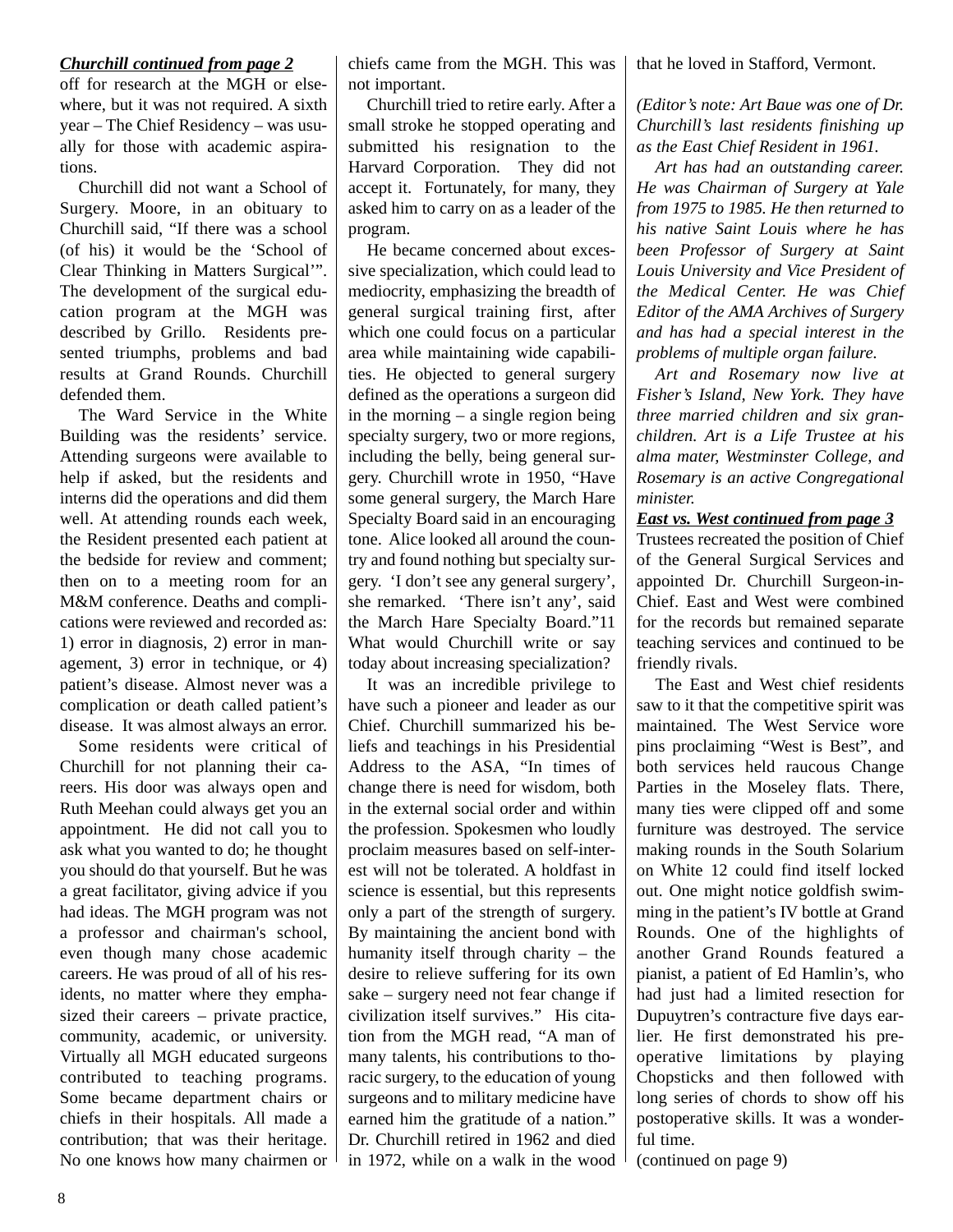## *(East vs. West continued from page 8)*

The East and West remained separate teaching services until 1994. Partly because of the fragmentation of general surgery and partly because of outside pressure for every third night coverage, they were combined into a single service with a single chief resident. Many of us still have pleasant East-West memories of an era that has now passed.

# *Allen continued from page 3*

riod during which the ACS developed agreements to share hospital standards and inspection with the American Medical Association and the American Hospital Association to form the Joint Commission on Hospital Accreditation. The College had taken on this inspection-accreditation of hospital function at the time of its founding in 1913 having been prodded into the idea by the gadfly of the MGH, Dr. Emory Amory Codman. At the time Codman said, "It is the tail that will wag the dog!" From 1953 to 1958 Dr. Allen was president of the Boston Medical Library, instilling new life into that venerable Boston institution which enabled its joining Harvard Medical School to form the Countway Library of Medicine in 1964.

Dr. Allen received many accolades. He was awarded the honorary degree of Doctor of Science from Georgetown College in 1943 and from Harvard in 1952. The King of Norway conferred upon him the Knight's Cross First Class of St. Olaf's Order in 1946. He was made Honorary Fellow of the Royal College of Surgeons of England in 1947, and of the Royal College of Surgeons of Edinburgh in 1950 when he gave the Hunterian Lecture and, with Mrs. Allen, was received by Queen Mary. He was an Honorary Fellow of the Royal Society of Medicine of England and a member of the French Academy of Surgery. In 1953 he was made Trustee of the MGH by gubernatorial appointment. He received the Bigelow Medal of the Boston Surgical Society in 1956. In the end, he was appointed by the Governor of Kentucky to be an Honorary Kentucky Colonel – the genuine article!

But all of these accomplishments were secondary to his devotion to the responsible care of his patient, and to his zeal to provide them with the best and most up-todate treatment available. To this end, he attended surgical meetings, conducted clinical research, read constantly the current surgical literature and quickly incorporated the best of science into the art of his surgical care. He had his own surgical nurse, the renowned Miss Marie Chandler, and his first assistant was always one of his trained associates. He developed routines for every procedure which were memorized by each team member so that the operations were done with maximum skill and efficiency and with minimum waste effort and conversation. I-Es organizational skills were so great in these details, that I have never seen such art and efficiency in surgery since his death.

Dr. Allen's most enduring legacy – and the one which he would have prized most – is his influence on the science and the humanity of his younger brothers in surgery. Of these, the MGH Surgical Society is the most cohesive group. Most of his direct trainees have moved onward, but their accomplishments and spirits remain as our inspiration.

After Dr. Allen's death on March 18, 1958 a committee under the chairmanship of Bishop Henry Knox Sherrill raised approximately four million dollars which were used to build and name the operating suite in the Bigelow building. Bishop Sherrill's memorial plaque read "Arthur Wilburn Allen, 1887-1958: Master Surgeon, Esteemed Teacher, Beloved Friend". At the time, I was somewhat dubious about the permanence of this memorial, since I felt that when the Allen Suite required renovation a new donor and a new dedication would probably be forthcoming. Also, I though that a suite of operating rooms conveyed very little understanding of Dr. Allen's personality and interests.

For these reasons, I began collecting funds from patients and other interested individuals to establish the Arthur W. Allen Residents' Training Fund. This fund is to be used under the direction of the Chief of Surgery to enhance the learning opportunities of the Surgical Residents. Dr. Joel Cooper became the first Arthur W. Allen Scholar in the MGH when the fund was used to help pay for his year in England to study thoracic sur-gery. As we all know, this had a dramatic payoff, and it would have delighted The Boss! Through the years, this small dribble has accumulated a total value as of June 30, 2001 of \$952,324. Thus, Dr. Arthur W. Allen remains very much alive among us.

*Addendum: Robb Rutledge, being lefthanded, recalls that Dr. Allen was rather tough on left-handed residents, urging* *them to make themselves ambidextrous. Robb heard that Dr. Allen had been born left-handed, but had been forced to change during his childhood. That may well have been true, as that was the com-mon practice when he was a boy – and even continued during my childhood. Dr. Allen felt that in the close confines of an operating team, a left-handed member caused a loss of operating efficiency.*

*His message resonated with me. At the age of 10, as a result of an 8' fall, I sustained a compound dislocation of the right elbow with division of the brachial artery and compound fractures of both bones of the lower forearm. It required 2 years before I had functional use of the arm again. In the meantime, I had to eat, dress, write, work and play the piano with my left hand. As a result, I became almost ambidextrous, and have found this skill useful in my surgical career. Therefore, I also have urged my left-handed residents to make themselves more skilled in use of the right hand by eating, dressing and performing many other tasks of daily life with the right hand, all of which tasks will always occupy more time than operating. I am a firm believer of the plasticity of the brain and its ability to adapt to the demands put upon it in any stage of life.*

*(Editor's note: Grant Rodkey is a distinguished surgeon and health system analyst whose contributions to the Massachusetts General Hospital began with surgical training in 1943 and continue today. He has been president of the Suffolk District Medical Society, the Massachusetts Medical Society, founding Chairman of the AMA/Specialty Society Relative Value Update Committee of the American Medical Association and president of the Boston Medical Library from 1988-1997. He describes himself "remotely" as a rancher and lumberjack but continues active in surgery and teaching as Senior Surgeon at Massachusetts General Hospital and Chief of General Surgery, Veterans Administration Hospital Boston Health Care Systems.*

> **WE LOOK FORWARD TO SEEING YOU IN JUNE**